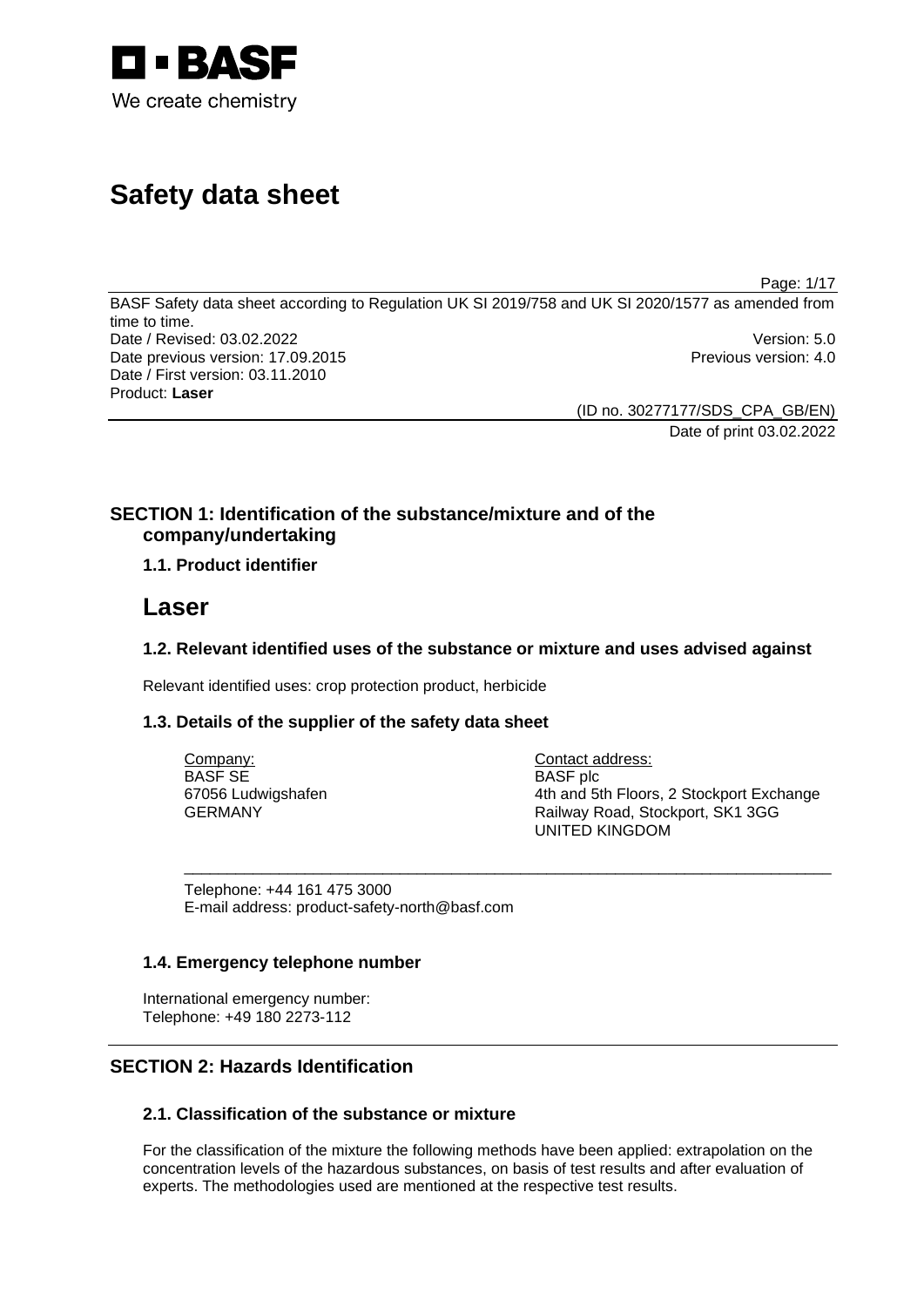BASF Safety data sheet according to Regulation UK SI 2019/758 and UK SI 2020/1577 as amended from time to time. Date / Revised: 03.02.2022 Version: 5.0 Date previous version: 17.09.2015 **Previous version: 4.0** Previous version: 4.0 Date / First version: 03.11.2010 Product: **Laser** 

(ID no. 30277177/SDS\_CPA\_GB/EN) Date of print 03.02.2022

### According to GB-CLP Regulations UK SI 2019/720 and UK SI 2020/1567

Asp. Tox. 1 Skin Corr./Irrit. 2 Eye Dam./Irrit. 1 Repr. 2 STOT SE 3 Aquatic Chronic 2

For the classifications not written out in full in this section the full text can be found in section 16.

## **2.2. Label elements**

Globally Harmonized System (GHS) in accordance with UK regulations.

Pictogram:



Signal Word: Danger

| <b>Hazard Statement:</b>               |                                                                                              |
|----------------------------------------|----------------------------------------------------------------------------------------------|
| H318                                   | Causes serious eye damage.                                                                   |
| H <sub>3</sub> 15                      | Causes skin irritation.                                                                      |
| H <sub>304</sub>                       | May be fatal if swallowed and enters airways.                                                |
| H336                                   | May cause drowsiness or dizziness.                                                           |
| H361d                                  | Suspected of damaging the unborn child.                                                      |
| H411                                   | Toxic to aquatic life with long lasting effects.                                             |
| <b>EUH401</b>                          | To avoid risks to human health and the environment, comply with the<br>instructions for use. |
| <b>Precautionary Statement:</b>        |                                                                                              |
| P <sub>101</sub>                       | If medical advice is needed, have product container or label at hand.                        |
| P <sub>102</sub>                       | Keep out of reach of children.                                                               |
| Precautionary Statements (Prevention): |                                                                                              |
| P <sub>201</sub>                       | Obtain special instructions before use.                                                      |
| P <sub>202</sub>                       | Do not handle until all safety precautions have been read and<br>understood.                 |
| P <sub>261</sub>                       | Avoid breathing vapours.                                                                     |
| P <sub>264</sub>                       | Wash contaminated body parts thoroughly after handling.                                      |
| P <sub>271</sub>                       | Use only outdoors or in a well-ventilated area.                                              |
| P <sub>280</sub>                       | Wear protective gloves/clothing/eye protection.                                              |

Precautionary Statements (Response):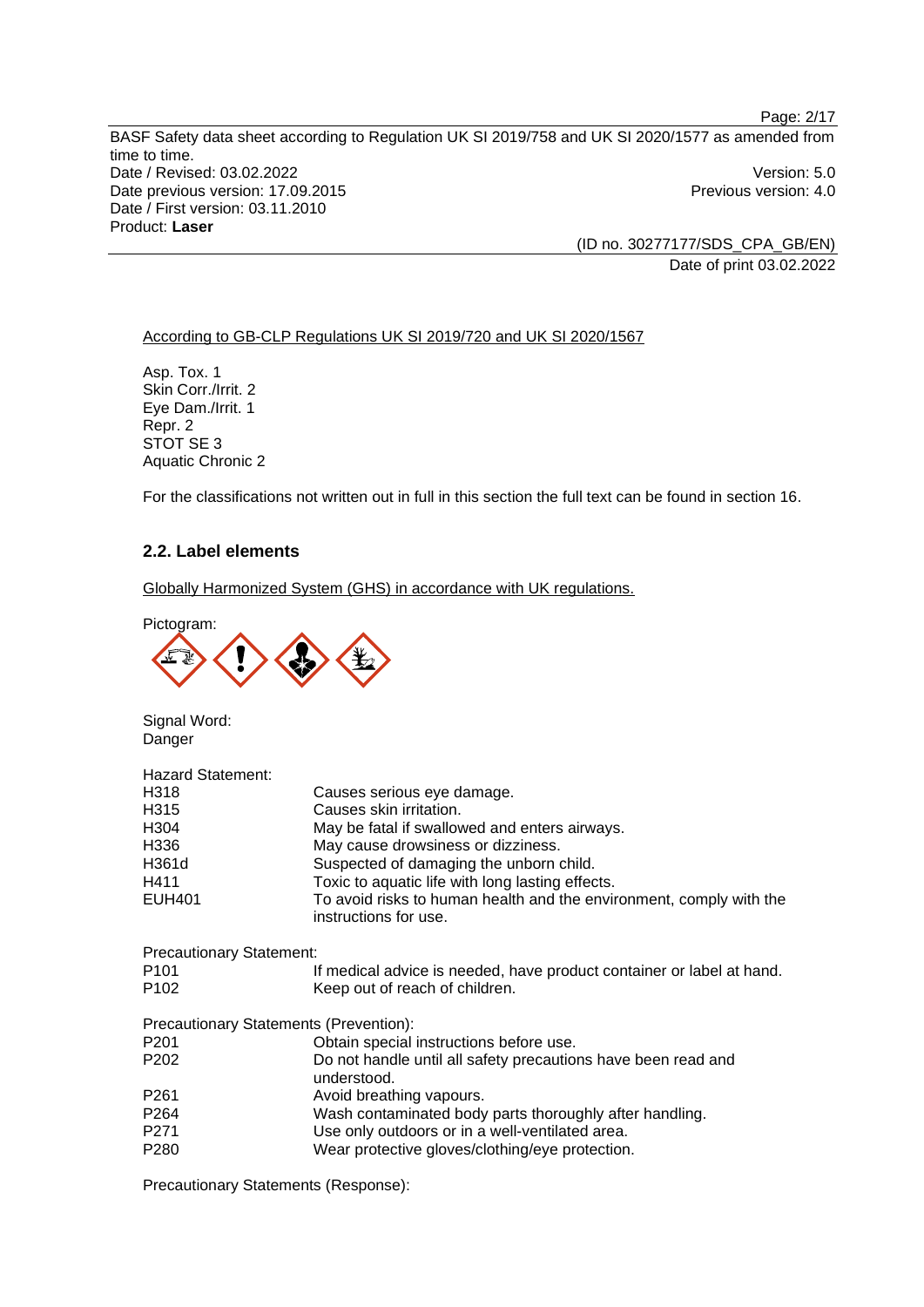Page: 3/17

BASF Safety data sheet according to Regulation UK SI 2019/758 and UK SI 2020/1577 as amended from time to time. Date / Revised: 03.02.2022 Version: 5.0 Date previous version: 17.09.2015 **Previous version: 4.0** Previous version: 4.0 Date / First version: 03.11.2010 Product: **Laser** 

(ID no. 30277177/SDS\_CPA\_GB/EN) Date of print 03.02.2022

| $P305 + P351 + P338$                 | IF IN EYES: Rinse cautiously with water for several minutes. Remove<br>contact lenses, if present and easy to do. Continue rinsing.                                                         |
|--------------------------------------|---------------------------------------------------------------------------------------------------------------------------------------------------------------------------------------------|
| P310                                 | Immediately call a POISON CENTER or physician.                                                                                                                                              |
| P301 + P310                          | IF SWALLOWED: Immediately call a POISON CENTER or physician.                                                                                                                                |
| P304 + P340                          | IF INHALED: Remove person to fresh air and keep comfortable for<br>breathing.                                                                                                               |
| $P303 + P352$                        | IF ON SKIN (or hair): Wash with plenty of soap and water.                                                                                                                                   |
| $P332 + P313$                        | If skin irritation occurs: Get medical attention.                                                                                                                                           |
| P331                                 | Do NOT induce vomiting.                                                                                                                                                                     |
| $P362 + P364$                        | Take off contaminated clothing and wash it before reuse.                                                                                                                                    |
| Precautionary Statements (Storage):  |                                                                                                                                                                                             |
| P403 + P233<br>P405                  | Store in a well-ventilated place. Keep container tightly closed.<br>Store locked up.                                                                                                        |
| Precautionary Statements (Disposal): |                                                                                                                                                                                             |
| P <sub>501</sub>                     | Dispose of contents/container to a licensed hazardous-waste disposal<br>contractor or collection site except for empty clean containers which can<br>be disposed of as non-hazardous waste. |

According to GB-CLP Regulations UK SI 2019/720 and UK SI 2020/1567

Hazard determining component(s) for labelling: cycloxydim (ISO), Hydrocarbons, C10, aromatics, <1% naphthalene, Docusate sodium

## **2.3. Other hazards**

According to GB-CLP Regulations UK SI 2019/720 and UK SI 2020/1567

See section 12 - Results of PBT and vPvB assessment.

If applicable information is provided in this section on other hazards which do not result in classification but which may contribute to the overall hazards of the substance or mixture.

## **SECTION 3: Composition/Information on Ingredients**

#### **3.1. Substances**

Not applicable

## **3.2. Mixtures**

#### Chemical nature

crop protection product, herbicide, Emulsifiable concentrate (EC)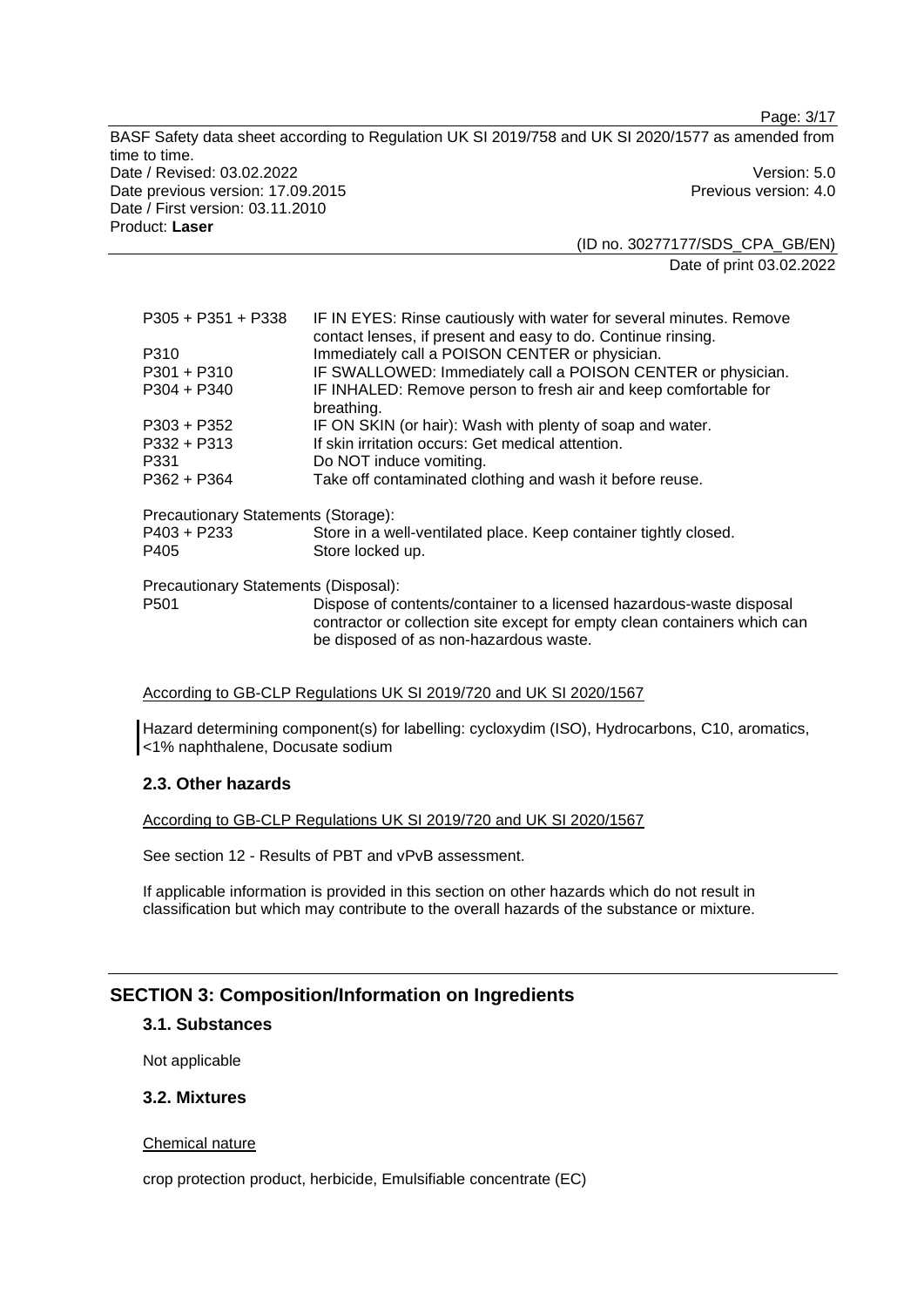BASF Safety data sheet according to Regulation UK SI 2019/758 and UK SI 2020/1577 as amended from time to time. Date / Revised: 03.02.2022 Version: 5.0 Date previous version: 17.09.2015 **Previous version: 4.0** Previous version: 4.0 Date / First version: 03.11.2010 Product: **Laser** 

(ID no. 30277177/SDS\_CPA\_GB/EN) Date of print 03.02.2022

Page: 4/17

| Hazardous ingredients (GHS)<br>According to GB-CLP Regulations UK SI 2019/720 and UK SI 2020/1567                                                   |                                                                                                                      |
|-----------------------------------------------------------------------------------------------------------------------------------------------------|----------------------------------------------------------------------------------------------------------------------|
| cycloxydim (ISO)<br>Content (W/W): 21.14 %<br>CAS Number: 101205-02-1<br>EC-Number: 405-230-9<br>REACH registration number: 01-<br>0000015475-68    | Repr. 2 (unborn child)<br>H361d                                                                                      |
| Hydrocarbons, C10, aromatics, <1% naphthalene<br>Content (W/W): $< 80 %$<br>REACH registration number: 01-<br>2119463583-34                         | Asp. Tox. 1<br>STOT SE 3 (drowsiness and dizziness)<br><b>Aquatic Chronic 2</b><br>H304, H336, H411<br><b>EUH066</b> |
| Docusate sodium<br>Content (W/W): $<$ 5 %<br><b>CAS Number: 577-11-7</b><br>EC-Number: 209-406-4<br>REACH registration number: 01-<br>2119491296-29 | Skin Corr./Irrit. 2<br>Eye Dam./Irrit. 1<br>H318, H315                                                               |
| alcohols, C12-C15, branched and linear, ethoxylated, propoxylated<br>Content (W/W): $< 5 \%$<br>CAS Number: 120313-48-6                             | Skin Corr./Irrit. 2<br>Eye Dam./Irrit. 2<br>H319, H315                                                               |

For the classifications not written out in full in this section, including the hazard classes and the hazard statements, the full text is listed in section 16.

## **SECTION 4: First-Aid Measures**

#### **4.1. Description of first aid measures**

First aid personnel should pay attention to their own safety. If the patient is likely to become unconscious, place and transport in stable sideways position (recovery position). Immediately remove contaminated clothing.

Show container, label and/or safety data sheet to physician.

If inhaled:

Keep patient calm, remove to fresh air, seek medical attention. Immediately administer a corticosteroid from a controlled/metered dose inhaler.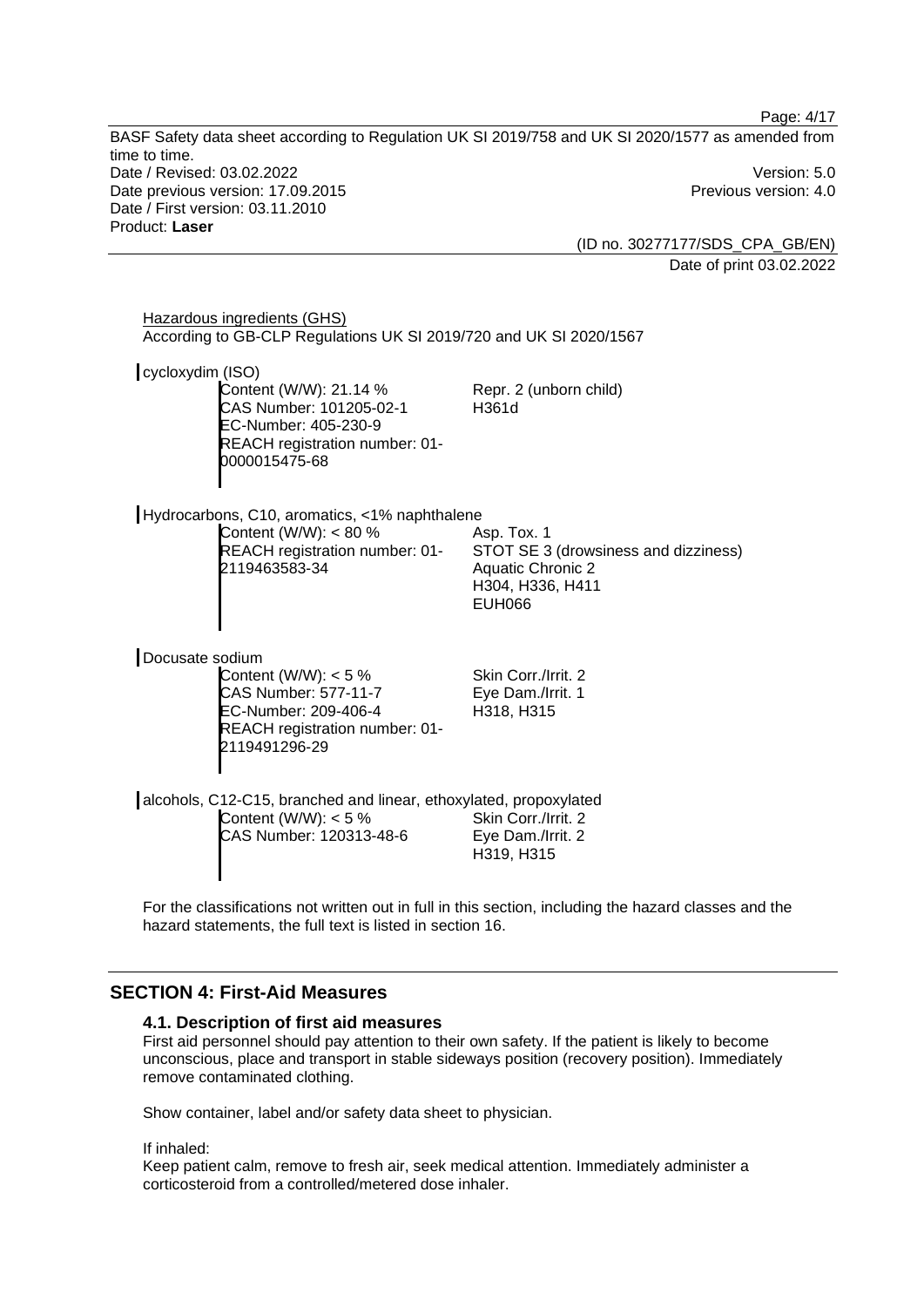Page: 5/17

BASF Safety data sheet according to Regulation UK SI 2019/758 and UK SI 2020/1577 as amended from time to time. Date / Revised: 03.02.2022 Version: 5.0 Date previous version: 17.09.2015 **Previous version: 4.0** Previous version: 4.0 Date / First version: 03.11.2010 Product: **Laser** 

(ID no. 30277177/SDS\_CPA\_GB/EN) Date of print 03.02.2022

On skin contact: Immediately wash thoroughly with plenty of water, apply sterile dressings, consult a skin specialist.

## On contact with eyes:

Immediately wash affected eyes for at least 15 minutes under running water with eyelids held open, consult an eye specialist.

On ingestion:

Immediately rinse mouth and then drink 200-300 ml of water, seek medical attention. Do not induce vomiting due to aspiration hazard.

#### **4.2. Most important symptoms and effects, both acute and delayed**

Symptoms: Information, i.e. additional information on symptoms and effects may be included in the GHS labeling phrases available in Section 2 and in the Toxicological assessments available in Section 11., (Further) symptoms and / or effects are not known so far

**4.3. Indication of any immediate medical attention and special treatment needed**  Treatment: Treat according to symptoms (decontamination, vital functions), no known specific antidote.

## **SECTION 5: Fire-Fighting Measures**

### **5.1. Extinguishing media**

Suitable extinguishing media: water spray, foam, dry powder, carbon dioxide

#### **5.2. Special hazards arising from the substance or mixture**

Endangering substances: carbon monoxide, Carbon dioxide, sulfur oxides, nitrogen oxides Advice: The substances/groups of substances mentioned can be released in case of fire.

#### **5.3. Advice for fire-fighters**

Special protective equipment:

Wear self-contained breathing apparatus and chemical-protective clothing.

Further information:

Collect contaminated extinguishing water separately, do not allow to reach sewage or effluent systems. Dispose of fire debris and contaminated extinguishing water in accordance with official regulations. In case of fire and/or explosion do not breathe fumes. Keep containers cool by spraying with water if exposed to fire.

## **SECTION 6: Accidental Release Measures**

## **6.1. Personal precautions, protective equipment and emergency procedures**

Do not breathe vapour/spray. Use personal protective clothing. Avoid contact with the skin, eyes and clothing.

#### **6.2. Environmental precautions**

Do not discharge into the subsoil/soil. Do not discharge into drains/surface waters/groundwater.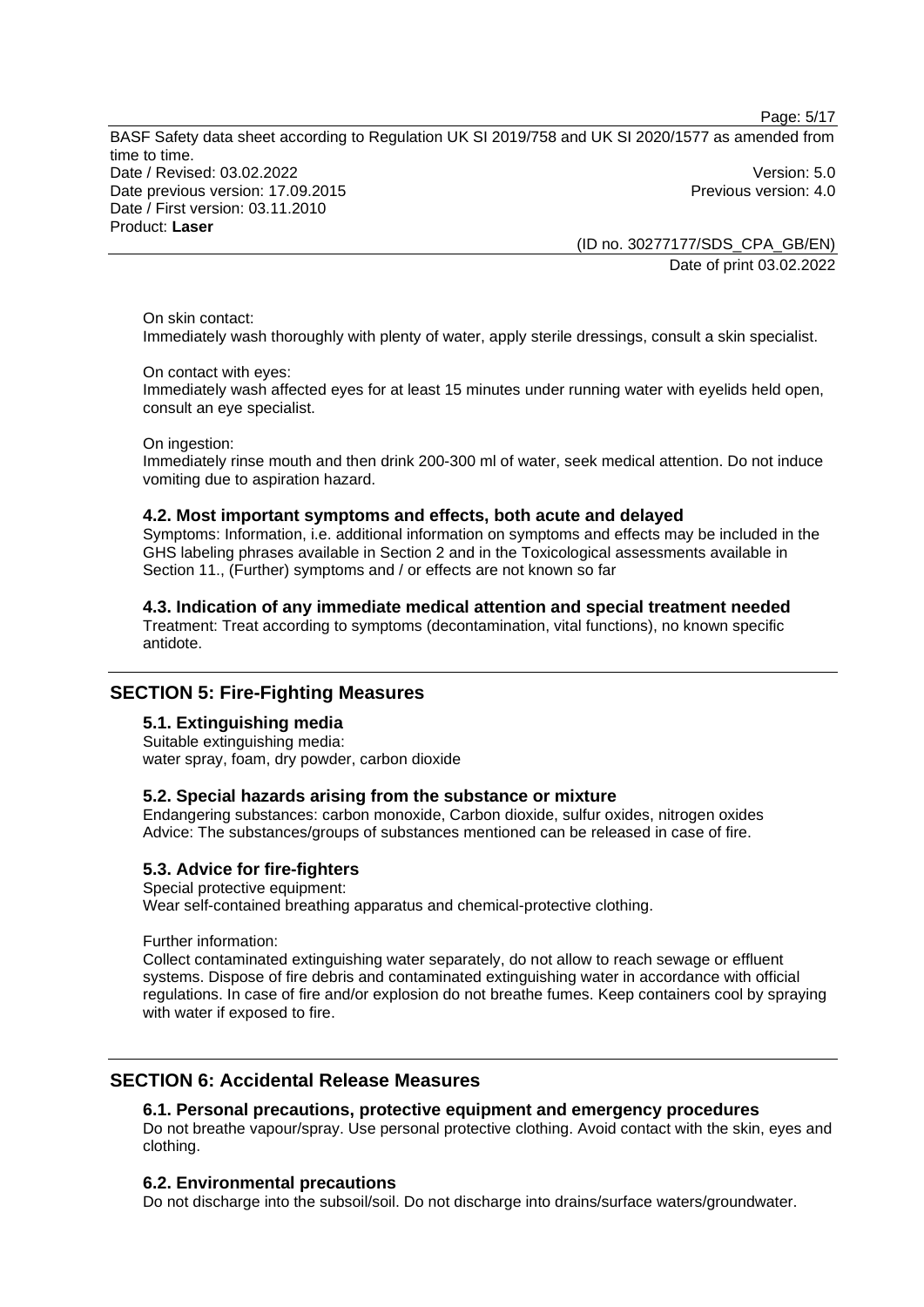Page: 6/17

BASF Safety data sheet according to Regulation UK SI 2019/758 and UK SI 2020/1577 as amended from time to time. Date / Revised: 03.02.2022 Version: 5.0 Date previous version: 17.09.2015 **Previous version: 4.0** Previous version: 4.0 Date / First version: 03.11.2010 Product: **Laser** 

> (ID no. 30277177/SDS\_CPA\_GB/EN) Date of print 03.02.2022

Do not allow contamination of public drains or surface or ground waters. Inform local water plc if spillage enters drains and the Environment Agency (England & Wales), the Scottish Environmental Protection Agency (Scotland), or the Environment and Heritage Service (Northern Ireland) if it enters surface or ground waters. Keep people and animals away.

#### **6.3. Methods and material for containment and cleaning up**

For small amounts: Pick up with suitable absorbent material (e.g. sand, sawdust, general-purpose binder, kieselguhr).

For large amounts: Dike spillage. Pump off product.

Dispose of absorbed material in accordance with regulations. Collect waste in suitable containers, which can be labeled and sealed. Clean contaminated floors and objects thoroughly with water and detergents, observing environmental regulations. Wear suitable protective equipment.

### **6.4. Reference to other sections**

Information regarding exposure controls/personal protection and disposal considerations can be found in section 8 and 13.

## **SECTION 7: Handling and Storage**

#### **7.1. Precautions for safe handling**

No special measures necessary if stored and handled correctly. Ensure thorough ventilation of stores and work areas. When using do not eat, drink or smoke. Hands and/or face should be washed before breaks and at the end of the shift.

Protection against fire and explosion:

Vapours may form ignitable mixture with air. Prevent electrostatic charge - sources of ignition should be kept well clear - fire extinguishers should be kept handy.

#### **7.2. Conditions for safe storage, including any incompatibilities**

Segregate from foods and animal feeds.

Further information on storage conditions: Keep away from heat. Protect from direct sunlight.

#### **7.3. Specific end use(s)**

For the relevant identified use(s) listed in Section 1 the advice mentioned in this section 7 is to be observed.

## **SECTION 8: Exposure Controls/Personal Protection**

#### **8.1. Control parameters**

Components with occupational exposure limits

No substance specific occupational exposure limits known.

No substance specific occupational exposure limits known.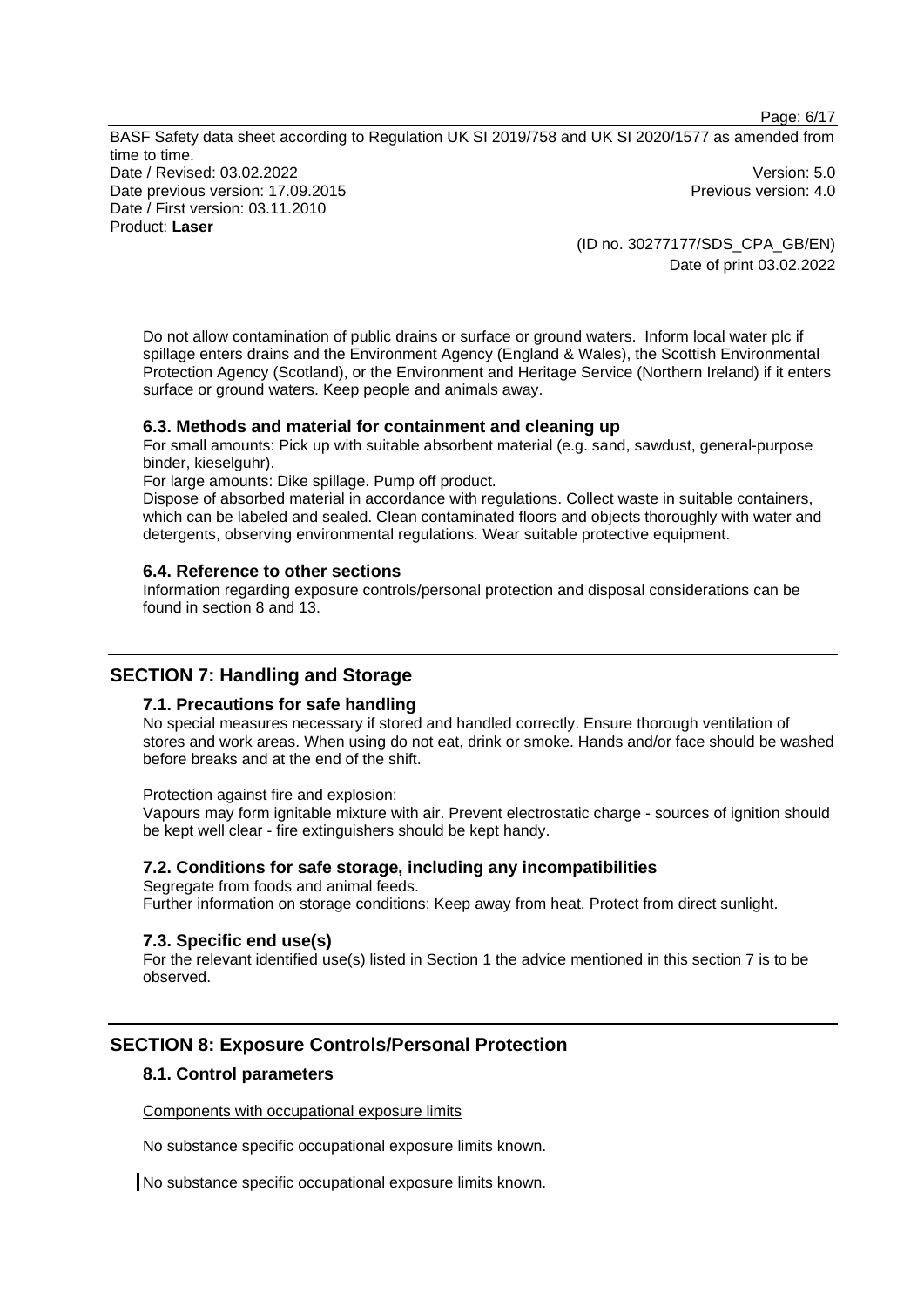Page: 7/17 BASF Safety data sheet according to Regulation UK SI 2019/758 and UK SI 2020/1577 as amended from time to time. Date / Revised: 03.02.2022 Version: 5.0 Date previous version: 17.09.2015 **Previous version: 4.0** Previous version: 4.0 Date / First version: 03.11.2010 Product: **Laser** 

(ID no. 30277177/SDS\_CPA\_GB/EN) Date of print 03.02.2022

Refer to the current edition of HSE Guidance Note EH40 Occupational Exposure Limits (United Kingdom). For normal use and handling refer to the product label/leaflet.

#### DNEL

A chemical safety assessment acc. to art. 14 of Regulation (EC) No 1907/2006 is not required, because art. 15 of the same regulation applies.

## **8.2. Exposure controls**

#### Personal protective equipment

Respiratory protection:

Suitable respiratory protection for lower concentrations or short-term effect: Combination filter for gases/vapours of organic, inorganic, acid inorganic, alkaline compounds and toxic particles (e. g. EN 14387 Type ABEK-P3)

#### Hand protection:

Suitable chemical resistant safety gloves (EN ISO 374-1) also with prolonged, direct contact (Recommended: Protective index 6, corresponding > 480 minutes of permeation time according to EN ISO 374-1): E.g. nitrile rubber (0.4 mm), chloroprene rubber (0.5 mm), butyl rubber (0.7 mm) etc.

Eye protection:

Tightly fitting safety goggles (splash goggles) (e.g. EN 166)

Body protection:

Body protection must be chosen depending on activity and possible exposure, e.g. apron, protecting boots, chemical-protection suit (according to EN 14605 in case of splashes or EN ISO 13982 in case of dust).

#### General safety and hygiene measures

The statements on personal protective equipment in the instructions for use apply when handling crop-protection agents in final-consumer packing. Wearing of closed work clothing is recommended. Store work clothing separately. Keep away from food, drink and animal feeding stuffs.

## **SECTION 9: Physical and Chemical Properties**

## **9.1. Information on basic physical and chemical properties**

| Form:                        | liquid                          |
|------------------------------|---------------------------------|
| Colour:                      | yellow to orange                |
| Odour:                       | strong, aromatic                |
| Odour threshold:             |                                 |
|                              | Not determined due to potential |
|                              | health hazard by inhalation.    |
| pH value:                    | approx. $4 - 5$                 |
|                              | (1.0 %(m), 20 °C)               |
|                              | (as an emulsion)                |
| crystallization temperature: | < -20 °C                        |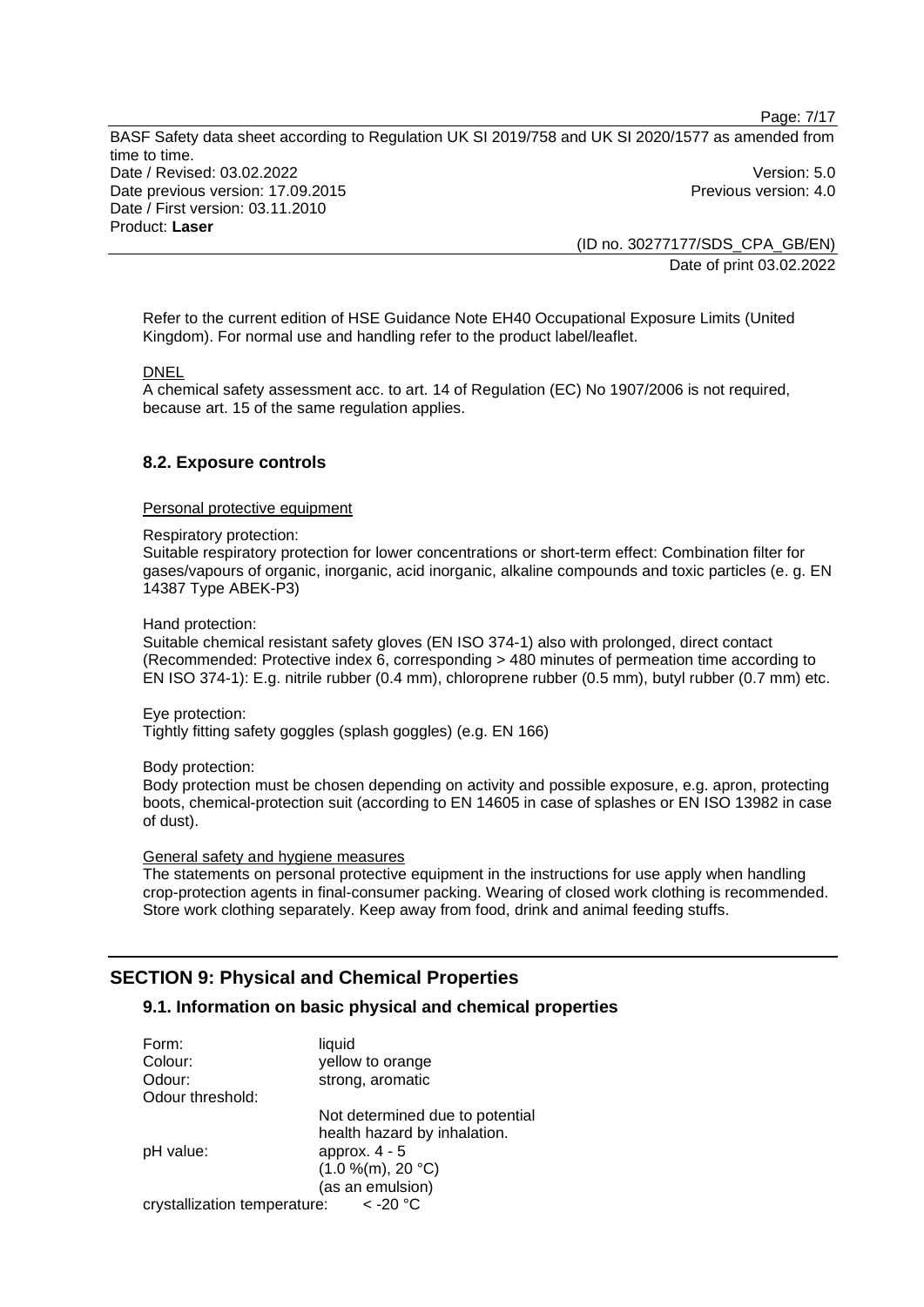|                                                                       | BASF Safety data sheet according to Regulation UK SI 2019/758 and UK SI 2020/1577 as amended from                                                                                                                     | Page: 8/17                                                          |
|-----------------------------------------------------------------------|-----------------------------------------------------------------------------------------------------------------------------------------------------------------------------------------------------------------------|---------------------------------------------------------------------|
| time to time.<br>Date / Revised: 03.02.2022                           |                                                                                                                                                                                                                       | Version: 5.0                                                        |
| Date previous version: 17.09.2015<br>Date / First version: 03.11.2010 |                                                                                                                                                                                                                       | Previous version: 4.0                                               |
| Product: Laser                                                        |                                                                                                                                                                                                                       | (ID no. 30277177/SDS_CPA_GB/EN)                                     |
|                                                                       |                                                                                                                                                                                                                       | Date of print 03.02.2022                                            |
| Boiling range:                                                        | approx. 160 - 220 °C<br>Information applies to the solvent.                                                                                                                                                           |                                                                     |
| Flash point:<br>Evaporation rate:                                     | 65 °C                                                                                                                                                                                                                 | (ISO 2719)                                                          |
| Flammability:<br>Lower explosion limit:                               | not applicable<br>not applicable                                                                                                                                                                                      |                                                                     |
|                                                                       | As a result of our experience with this<br>product and our knowledge of its<br>composition we do not expect any<br>hazard as long as the product is used<br>appropriately and in accordance with                      |                                                                     |
| Upper explosion limit:                                                | the intended use.                                                                                                                                                                                                     |                                                                     |
|                                                                       | As a result of our experience with this<br>product and our knowledge of its<br>composition we do not expect any<br>hazard as long as the product is used<br>appropriately and in accordance with<br>the intended use. |                                                                     |
| Ignition temperature:<br>Vapour pressure:                             | 445 °C<br>approx. 0.1 kPa                                                                                                                                                                                             | (Directive 92/69/EEC, A.15)                                         |
|                                                                       | (20 °C)<br>The product has not been tested.,<br>Information applies to the solvent.                                                                                                                                   |                                                                     |
| Density:                                                              | approx. 0.95 g/cm3<br>(20 °C)                                                                                                                                                                                         | (OECD Guideline 109)                                                |
| Relative vapour density (air):                                        | not applicable                                                                                                                                                                                                        |                                                                     |
| Solubility in water:                                                  | emulsifiable<br>Partitioning coefficient n-octanol/water (log Kow):<br>The statements are based on the<br>properties of the individual                                                                                |                                                                     |
|                                                                       | components.                                                                                                                                                                                                           |                                                                     |
|                                                                       | Information on: cycloxydim (ISO); 2-(N-ethoxybutanimidoyl)-3-hydroxy-5-(tetrahydro-2H-thiopyran-3-                                                                                                                    |                                                                     |
| yl)cyclohex-2-en-1-one                                                | Partitioning coefficient n-octanol/water (log Kow):<br>1.55<br>(25 °C; pH value: 7)                                                                                                                                   |                                                                     |
|                                                                       | Thermal decomposition: 135 °C, 140 kJ/kg, (DSC (OECD 113))<br>(onset temperature) Not a substance liable to self-decomposition<br>according to UN transport regulations, class 4.1.                                   |                                                                     |
| Viscosity, dynamic:                                                   | 3.7 mPa.s<br>(20 °C, 100 1/s)                                                                                                                                                                                         | (OECD 114)                                                          |
| Viscosity, kinematic:                                                 | $2.6$ mm $2/s$<br>(40 °C)                                                                                                                                                                                             |                                                                     |
| Explosion hazard:<br>Fire promoting properties:                       | not explosive<br>not fire-propagating                                                                                                                                                                                 | (Directive 92/69/EEC, A.14)<br>(UN Test O.2 (oxidizing<br>liquids)) |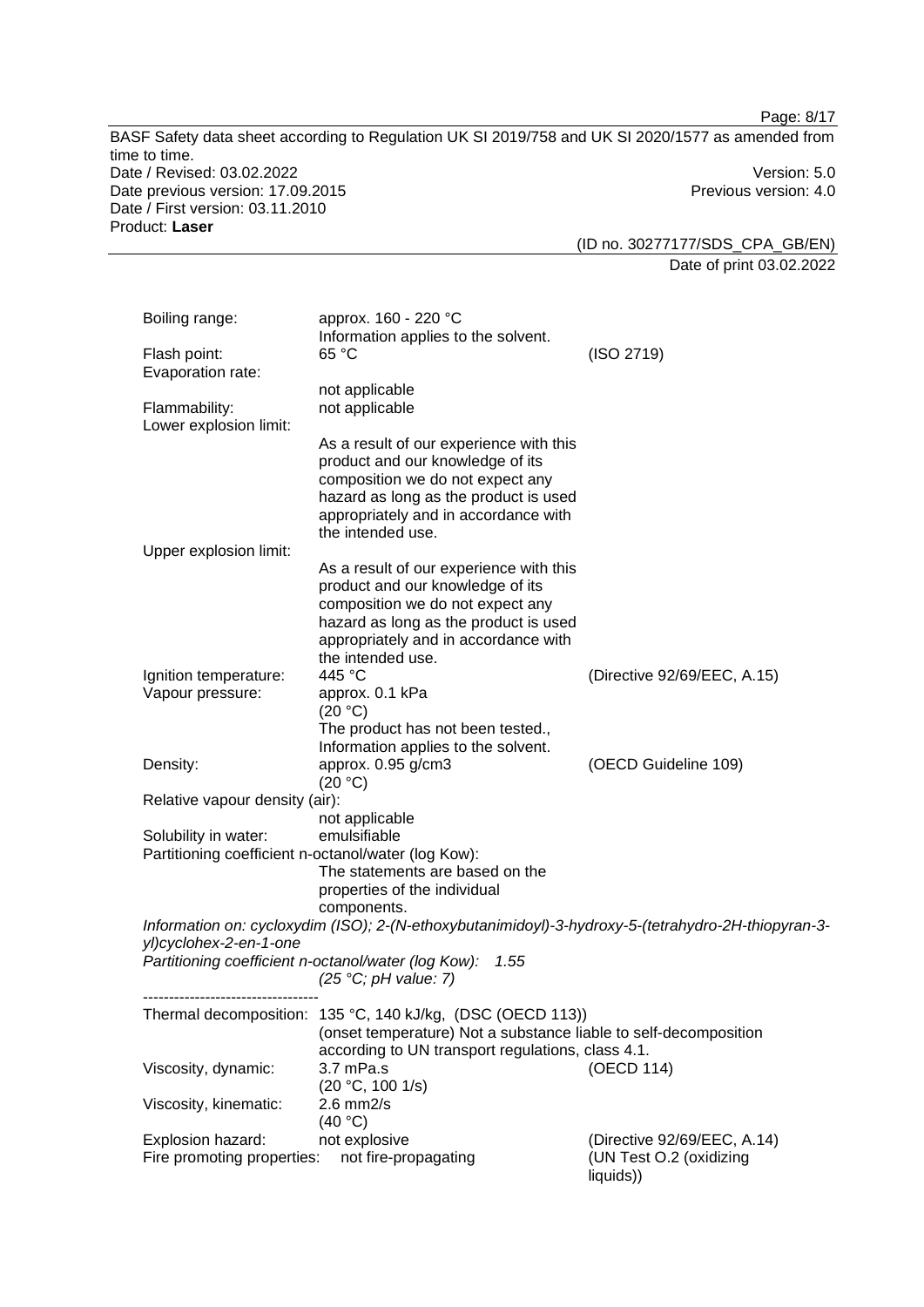Page: 9/17

BASF Safety data sheet according to Regulation UK SI 2019/758 and UK SI 2020/1577 as amended from time to time. Date / Revised: 03.02.2022 Version: 5.0 Date previous version: 17.09.2015 **Previous version: 4.0** Previous version: 4.0 Date / First version: 03.11.2010 Product: **Laser** 

> (ID no. 30277177/SDS\_CPA\_GB/EN) Date of print 03.02.2022

## **9.2. Other information**

Other Information:

If necessary, information on other physical and chemical parameters is indicated in this section.

## **SECTION 10: Stability and Reactivity**

#### **10.1. Reactivity**

No hazardous reactions if stored and handled as prescribed/indicated.

#### **10.2. Chemical stability**

The product is stable if stored and handled as prescribed/indicated.

#### **10.3. Possibility of hazardous reactions**

No hazardous reactions if stored and handled as prescribed/indicated.

## **10.4. Conditions to avoid**

See SDS section 7 - Handling and storage.

## **10.5. Incompatible materials**

Substances to avoid: strong acids, strong bases, strong oxidizing agents

## **10.6. Hazardous decomposition products**

Hazardous decomposition products: No hazardous decomposition products if stored and handled as prescribed/indicated.

## **SECTION 11: Toxicological Information**

## **11.1. Information on toxicological effects**

#### Acute toxicity

Assessment of acute toxicity: Virtually nontoxic after a single ingestion. Virtually nontoxic by inhalation. Virtually nontoxic after a single skin contact.

Experimental/calculated data: LD50 rat (oral): > 2,000 mg/kg (OECD Guideline 401) No mortality was observed.

LC50 rat (by inhalation): > 5.3 mg/l 4 h (OECD Guideline 403) The product has not been tested. The statement has been derived from substances/products of a similar structure or composition.

LD50 rat (dermal): > 5,000 mg/kg (OECD Guideline 402)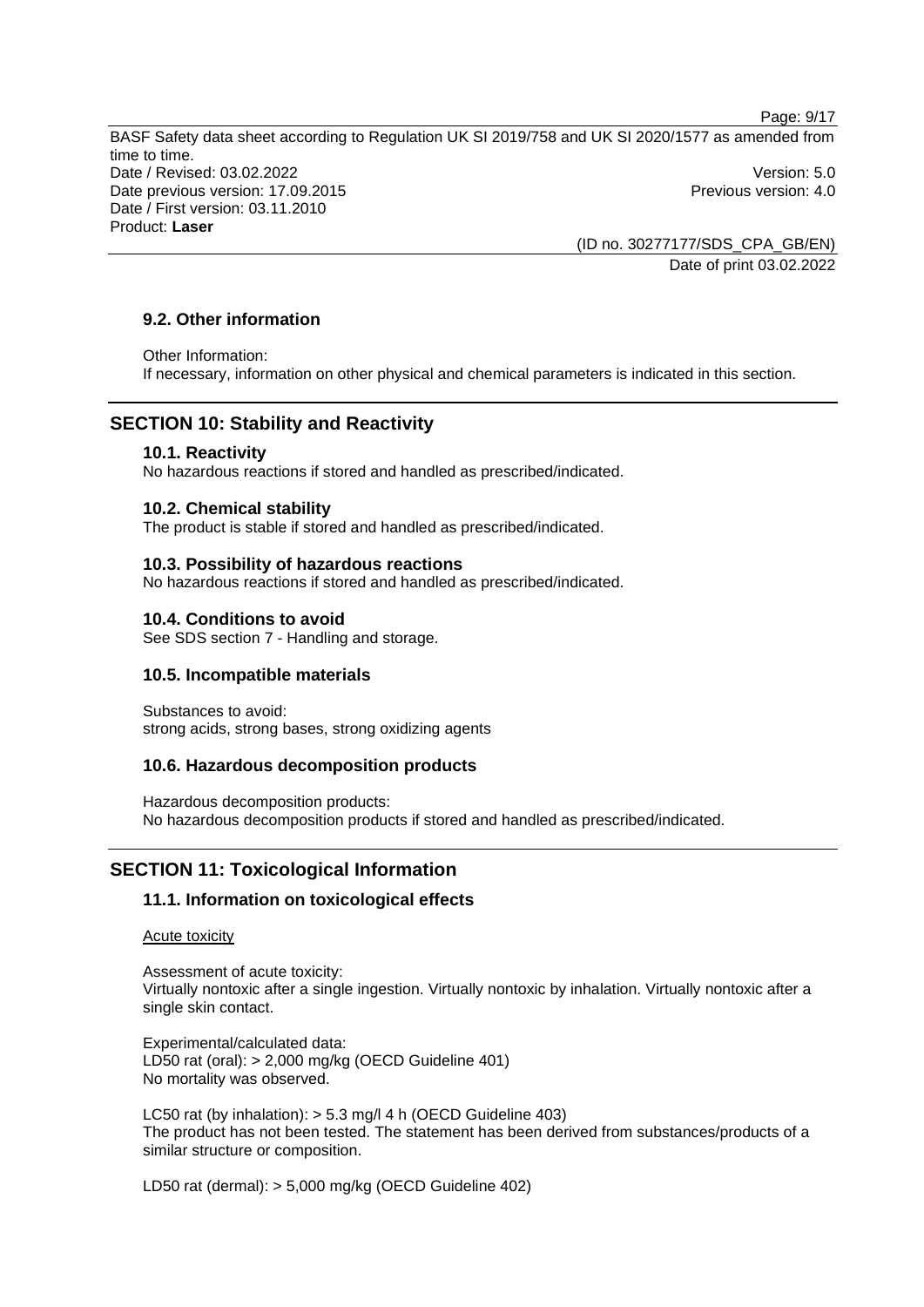Page: 10/17

BASF Safety data sheet according to Regulation UK SI 2019/758 and UK SI 2020/1577 as amended from time to time. Date / Revised: 03.02.2022 Version: 5.0 Date previous version: 17.09.2015 **Previous version: 4.0** Previous version: 4.0 Date / First version: 03.11.2010 Product: **Laser** 

(ID no. 30277177/SDS\_CPA\_GB/EN) Date of print 03.02.2022

#### Irritation

Assessment of irritating effects: May cause severe damage to the eyes. Skin contact causes irritation.

Experimental/calculated data: Skin corrosion/irritation rabbit: Irritant. (OECD Guideline 404)

Serious eye damage/irritation rabbit: Risk of serious damage to eyes. (OECD Guideline 405)

Respiratory/Skin sensitization

Assessment of sensitization: There is no evidence of a skin-sensitizing potential.

Experimental/calculated data: modified Buehler test guinea pig: Non-sensitizing.

#### Germ cell mutagenicity

#### Assessment of mutagenicity:

The product has not been tested. The statement has been derived from the properties of the individual components. Mutagenicity tests revealed no genotoxic potential.

#### **Carcinogenicity**

Assessment of carcinogenicity:

The product has not been tested. The statement has been derived from the properties of the individual components. The results of various animal studies gave no indication of a carcinogenic effect.

#### Reproductive toxicity

Assessment of reproduction toxicity: The product has not been tested. The statement has been derived from the properties of the individual components. The results of animal studies gave no indication of a fertility impairing effect.

#### Developmental toxicity

Assessment of teratogenicity: The product has not been tested. The statement has been derived from the properties of the individual components.

*Information on: cycloxydim (ISO) Assessment of teratogenicity: Indications of possible developmental toxicity/teratogenicity were seen in animal studies.*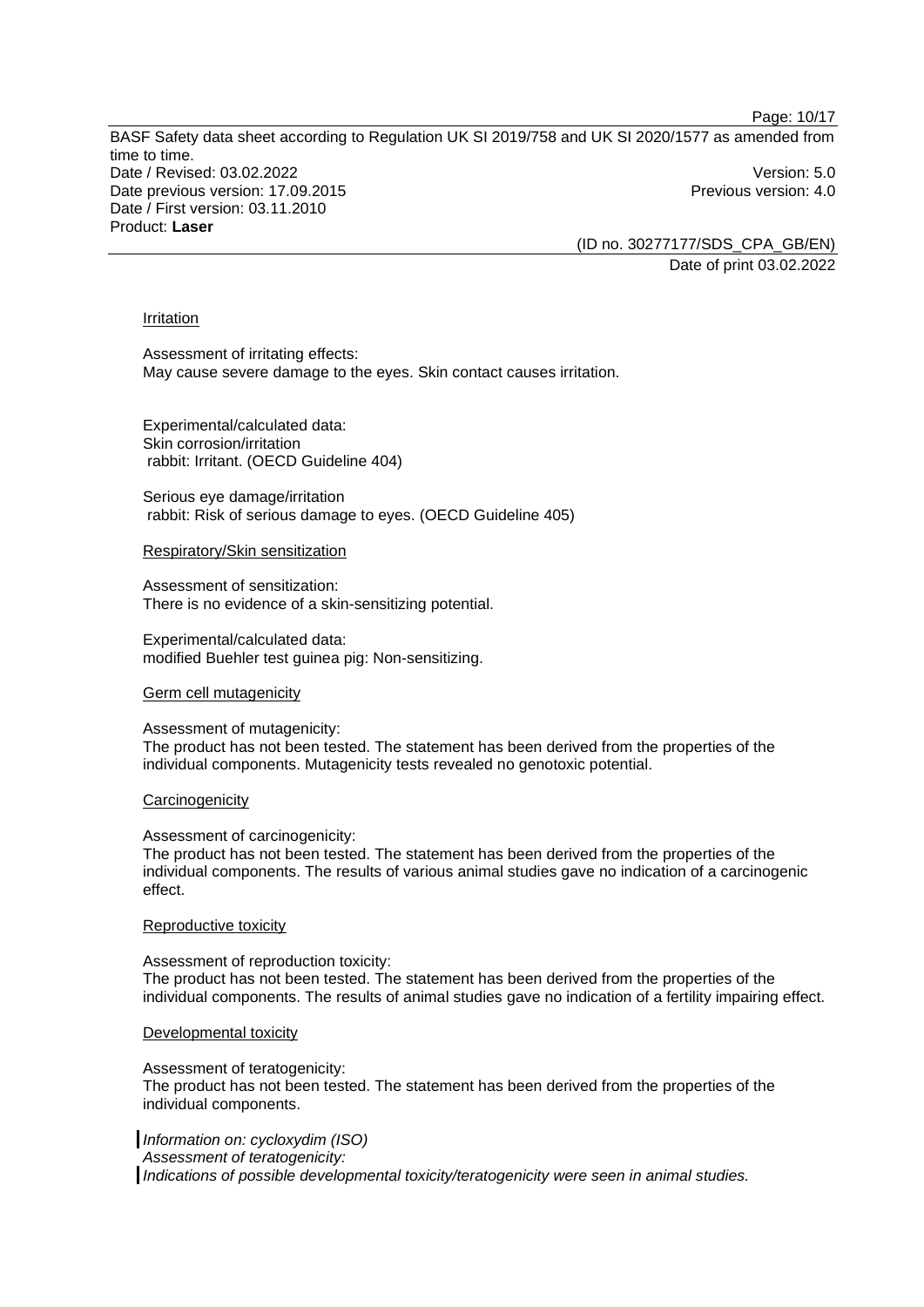Page: 11/17

BASF Safety data sheet according to Regulation UK SI 2019/758 and UK SI 2020/1577 as amended from time to time. Date / Revised: 03.02.2022 Version: 5.0 Date previous version: 17.09.2015 **Previous version: 4.0** Previous version: 4.0 Date / First version: 03.11.2010 Product: **Laser** 

(ID no. 30277177/SDS\_CPA\_GB/EN) Date of print 03.02.2022

*Information on: Docusate sodium Assessment of teratogenicity: The substance did not cause malformations in animal studies; however, toxicity to development was observed at high doses which impaired body weight gain in parental animals.*  ----------------------------------

#### Specific target organ toxicity (single exposure)

Assessment of STOT single: Possible narcotic effects (drowsiness or dizziness).

Remarks: The product has not been tested. The statement has been derived from the properties of the individual components.

Repeated dose toxicity and Specific target organ toxicity (repeated exposure)

Assessment of repeated dose toxicity: The product has not been tested. The statement has been derived from the properties of the individual components.

*Information on: cycloxydim (ISO) Assessment of repeated dose toxicity: Adaptive effects were observed after repeated exposure in animal studies.*  ----------------------------------

#### Aspiration hazard

May also damage the lung at swallowing (aspiration hazard). The product has not been tested. The statement has been derived from the properties of the individual components.

#### Other relevant toxicity information

Misuse can be harmful to health.

## **SECTION 12: Ecological Information**

#### **12.1. Toxicity**

Assessment of aquatic toxicity: There is a high probability that the product is not acutely harmful to aquatic organisms.

Toxicity to fish: LC50 (96 h) 5.17 mg/l, Oncorhynchus mykiss (OECD 203; ISO 7346; 92/69/EEC, C.1)

Aquatic invertebrates: EC50 (48 h) 19.80 mg/l, Daphnia magna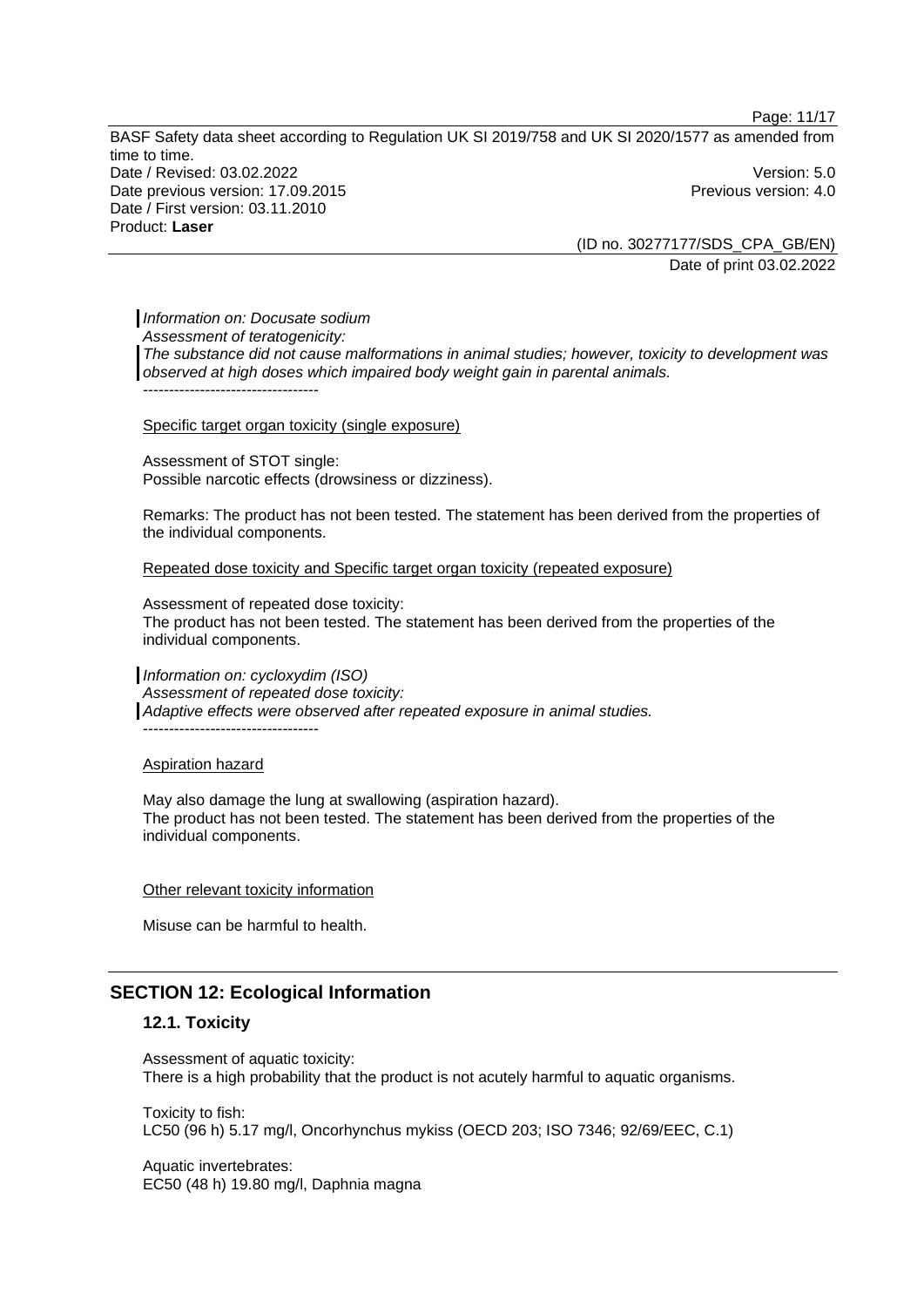Page: 12/17

BASF Safety data sheet according to Regulation UK SI 2019/758 and UK SI 2020/1577 as amended from time to time. Date / Revised: 03.02.2022 Version: 5.0 Date previous version: 17.09.2015 **Previous version: 4.0** Previous version: 4.0 Date / First version: 03.11.2010 Product: **Laser** 

> (ID no. 30277177/SDS\_CPA\_GB/EN) Date of print 03.02.2022

Aquatic plants: EC50 (72 h) > 100 mg/l (growth rate), Pseudokirchneriella subcapitata (OECD Guideline 201)

EC10  $(7 d)$  > 100 mg/l (growth rate). Lemna gibba

EC10 (72 h) 55 mg/l (growth rate), Pseudokirchneriella subcapitata

EC50  $(7 d)$  > 100 mg/l (growth rate), Lemna gibba

#### **12.2. Persistence and degradability**

Assessment biodegradation and elimination (H2O): The product has not been tested. The statement has been derived from the properties of the individual components.

*Information on: cycloxydim (ISO)* 

*Assessment biodegradation and elimination (H2O): Not readily biodegradable (by OECD criteria).* 

*Information on: Solvent naphtha (petroleum), heavy arom.; Kerosine — unspecified; [A complex combination of hydrocarbons obtained from distillation of aromatic streams. It consists predominantly of aromatic hydrocarbons having carbon numbers predominantly in the range of C9 thro ugh C16 and boiling in the range of approximately 165 oC to 290 oC (330 oF to 554 oF).] Assessment biodegradation and elimination (H2O):*

*Not readily biodegradable (by OECD criteria).* 

 $-$ 

## **12.3. Bioaccumulative potential**

Assessment bioaccumulation potential:

The product has not been tested. The statement has been derived from the properties of the individual components.

*Information on: cycloxydim (ISO); 2-(N-ethoxybutanimidoyl)-3-hydroxy-5-(tetrahydro-2H-thiopyran-3 yl)cyclohex-2-en-1-one* 

*Bioaccumulation potential:* 

*Because of the n-octanol/water distribution coefficient (log Pow) accumulation in organisms is not to be expected.* 

 $-$ 

## **12.4. Mobility in soil**

Assessment transport between environmental compartments: Adsorption in soil: The product has not been tested. The statement has been derived from the properties of the individual components.

*Information on: cycloxydim (ISO)* 

*Assessment transport between environmental compartments:*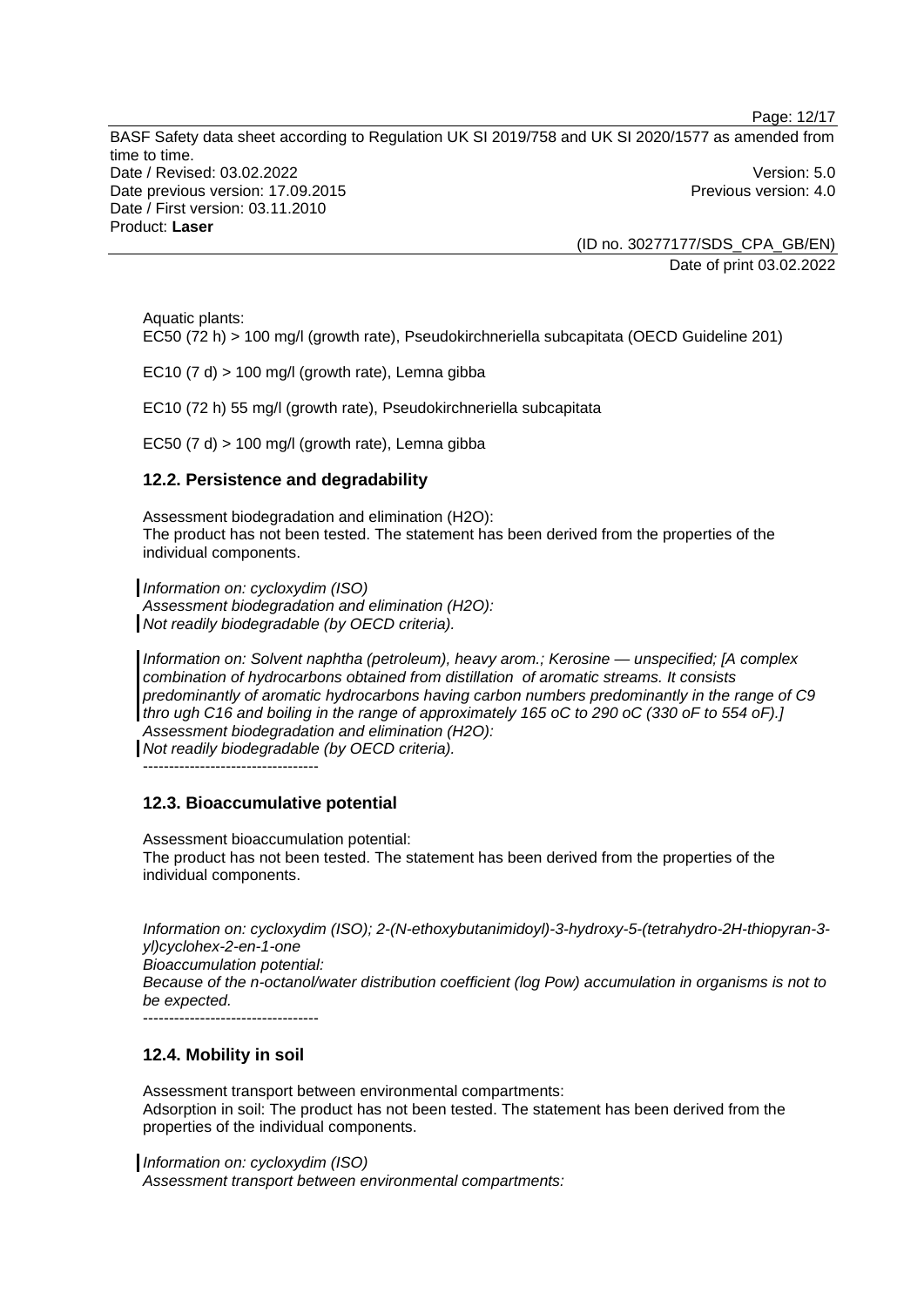Page: 13/17 BASF Safety data sheet according to Regulation UK SI 2019/758 and UK SI 2020/1577 as amended from time to time. Date / Revised: 03.02.2022 Version: 5.0 Date previous version: 17.09.2015 **Previous version: 4.0** Previous version: 4.0 Date / First version: 03.11.2010 Product: **Laser** 

> (ID no. 30277177/SDS\_CPA\_GB/EN) Date of print 03.02.2022

*Adsorption in soil: Following exposure to soil, the product trickles away and can - dependant on degradation - be transported to deeper soil areas with larger water loads.* ----------------------------------

## **12.5. Results of PBT and vPvB assessment**

The product does not contain a substance fulfilling the PBT (persistent/bioaccumulative/toxic) criteria or the vPvB (very persistent/very bioaccumulative) criteria.

## **12.6. Other adverse effects**

The product does not contain substances that are listed in Regulation (EC) 1005/2009 on substances that deplete the ozone layer.

## **12.7. Additional information**

Other ecotoxicological advice: Do not discharge product into the environment without control.

## **SECTION 13: Disposal Considerations**

## **13.1. Waste treatment methods**

Must be disposed of or incinerated in accordance with local regulations.

The UK Environmental Protection (Duty of Care) Regulations (EP) and amendments should be noted (United Kingdom).

This product and any uncleaned containers must be disposed of as hazardous waste in accordance with the 2005 Hazardous Waste Regulations and amendments (United Kingdom)

Contaminated packaging:

Contaminated packaging should be emptied as far as possible and disposed of in the same manner as the substance/product.

## **SECTION 14: Transport Information**

## **Land transport**

## ADR

Not classified as a dangerous good under transport regulations UN number or ID number: Not applicable UN proper shipping name: Not applicable Transport hazard class(es): Not applicable Packing group: Not applicable Environmental hazards: Not applicable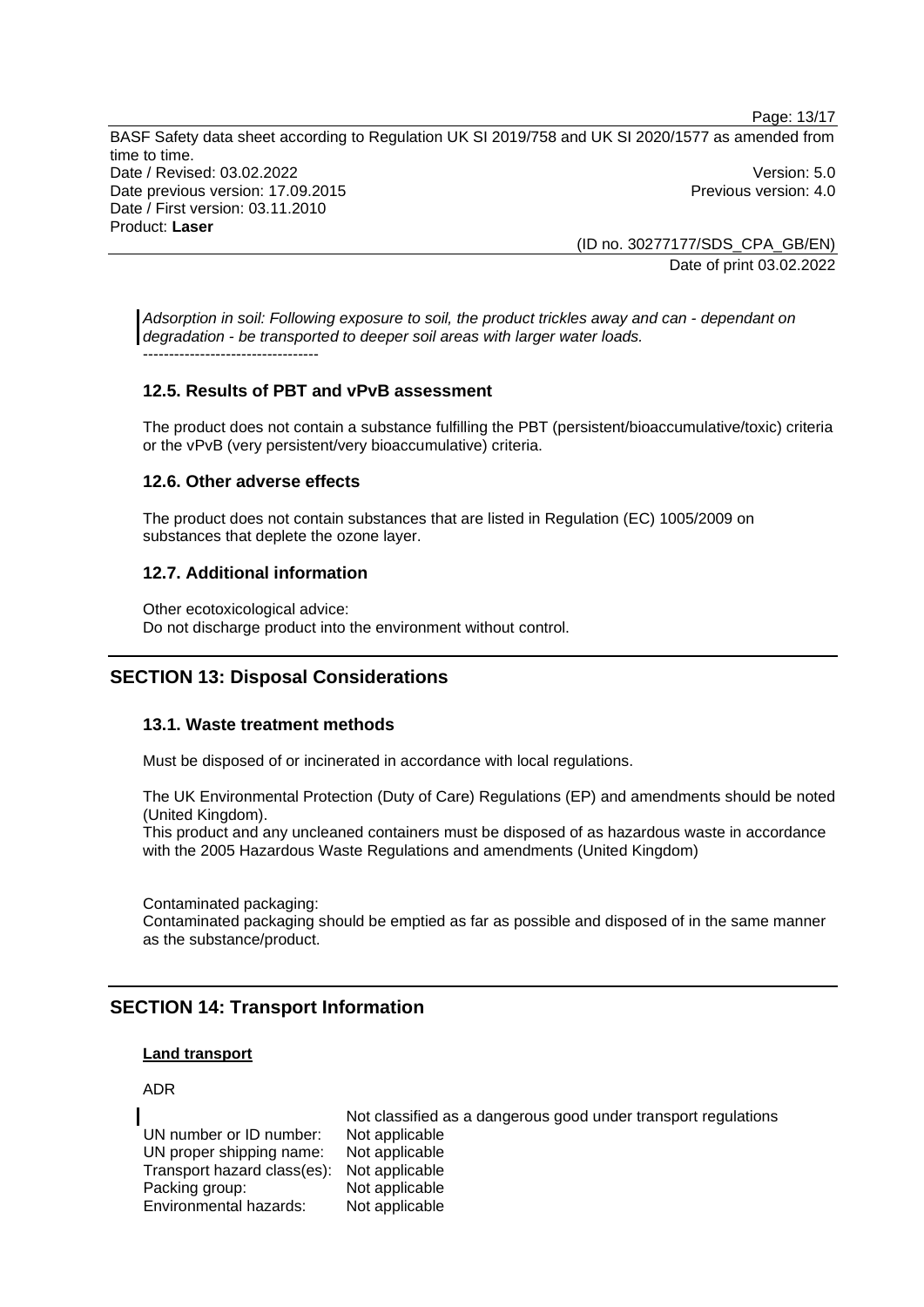Page: 14/17

BASF Safety data sheet according to Regulation UK SI 2019/758 and UK SI 2020/1577 as amended from time to time. Date / Revised: 03.02.2022 Version: 5.0 Date previous version: 17.09.2015 **Previous version: 4.0** Previous version: 4.0 Date / First version: 03.11.2010 Product: **Laser** 

(ID no. 30277177/SDS\_CPA\_GB/EN) Date of print 03.02.2022

Special precautions for user None known

RID

Not classified as a dangerous good under transport regulations UN number or ID number: Not applicable UN proper shipping name: Not applicable Transport hazard class(es): Not applicable Packing group: Not applicable Environmental hazards: Not applicable Special precautions for None known

#### **Inland waterway transport**  ADN

user

|                                            | Not classified as a dangerous good under transport regulations |
|--------------------------------------------|----------------------------------------------------------------|
| UN number or ID number:                    | Not applicable                                                 |
| UN proper shipping name:                   | Not applicable                                                 |
| Transport hazard class(es): Not applicable |                                                                |
| Packing group:                             | Not applicable                                                 |
| Environmental hazards:                     | Not applicable                                                 |
| Special precautions for                    | None known                                                     |
| user:                                      |                                                                |

Transport in inland waterway vessel Not evaluated

## **Sea transport**

#### IMDG

UN number or ID number: Not applicable UN proper shipping name: Not applicable Transport hazard class(es): Not applicable Packing group: Not applicable<br>
Environmental hazards: Not applicable Environmental hazards: Special precautions for user

Not classified as a dangerous good under transport regulations None known

## **Air transport**

IATA/ICAO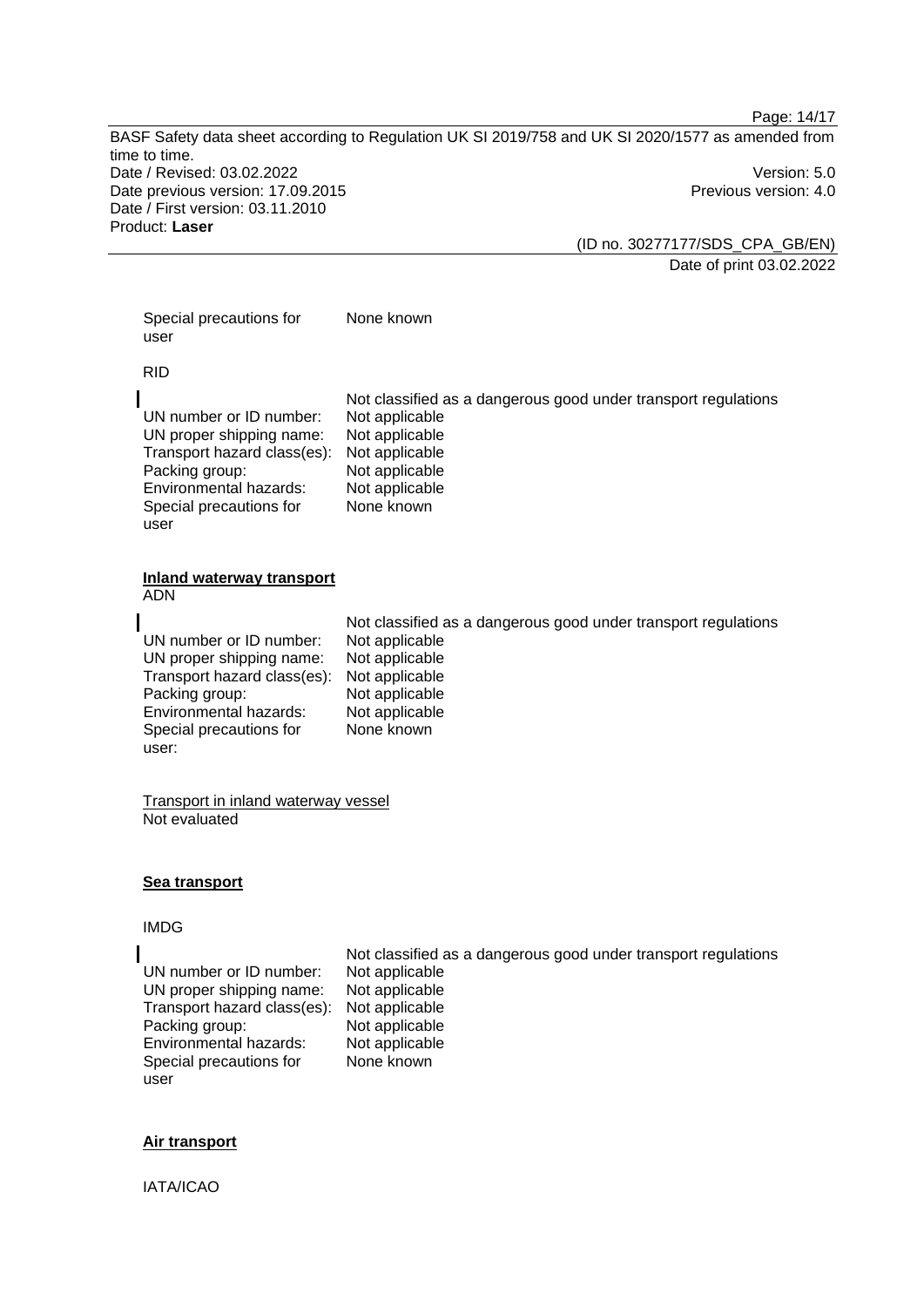Page: 15/17

BASF Safety data sheet according to Regulation UK SI 2019/758 and UK SI 2020/1577 as amended from time to time. Date / Revised: 03.02.2022 Version: 5.0 Date previous version: 17.09.2015 **Previous version: 4.0** Previous version: 4.0 Date / First version: 03.11.2010 Product: **Laser** 

> (ID no. 30277177/SDS\_CPA\_GB/EN) Date of print 03.02.2022

Not classified as a dangerous good under transport regulations UN number or ID number: Not applicable UN proper shipping name: Not applicable Transport hazard class(es): Not applicable Packing group: Not applicable Environmental hazards: Not applicable Special precautions for None known

#### **14.1. UN number or ID number**

user

See corresponding entries for "UN number or ID number" for the respective regulations in the tables above.

#### **14.2. UN proper shipping name**

See corresponding entries for "UN proper shipping name" for the respective regulations in the tables above.

#### **14.3. Transport hazard class(es)**

See corresponding entries for "Transport hazard class(es)" for the respective regulations in the tables above.

#### **14.4. Packing group**

See corresponding entries for "Packing group" for the respective regulations in the tables above.

#### **14.5. Environmental hazards**

See corresponding entries for "Environmental hazards" for the respective regulations in the tables above.

## **14.6. Special precautions for user**

See corresponding entries for "Special precautions for user" for the respective regulations in the tables above.

#### **14.7. Maritime transport in bulk according to IMO instruments**

Maritime transport in bulk is not intended.

#### **SECTION 15: Regulatory Information**

## **15.1. Safety, health and environmental regulations/legislation specific for the substance or mixture**

Prohibitions, Restrictions and Authorizations

Annex XVII of Regulation (EC) No 1907/2006: Number on List: 3, 75

Restrictions of Regulation (EC) No 1907/2006, Annex XVII, do not apply for the intended use(s) of the product given in this SDS.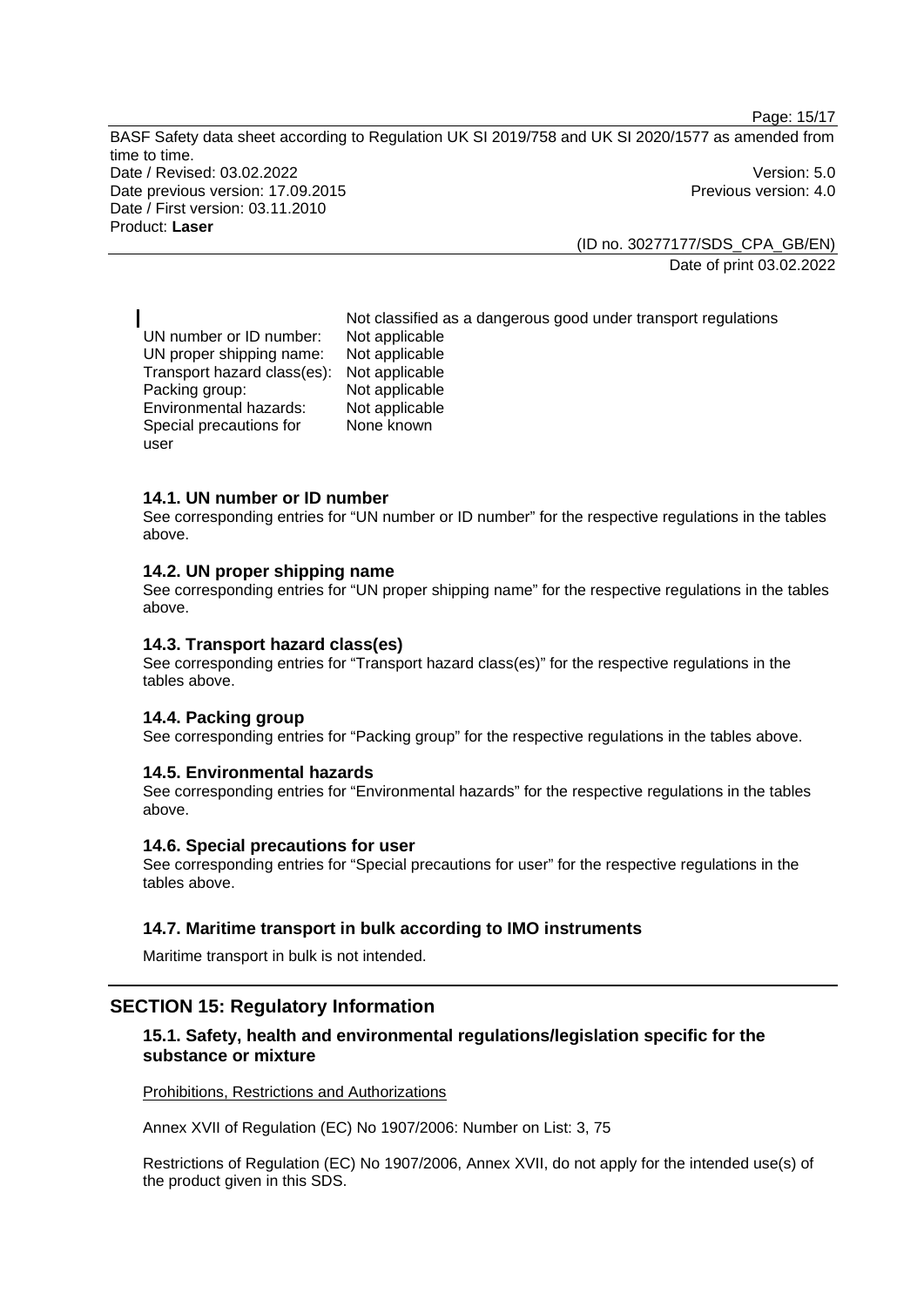Page: 16/17

BASF Safety data sheet according to Regulation UK SI 2019/758 and UK SI 2020/1577 as amended from time to time. Date / Revised: 03.02.2022 Version: 5.0 Date previous version: 17.09.2015 **Previous version: 4.0** Previous version: 4.0 Date / First version: 03.11.2010 Product: **Laser** 

(ID no. 30277177/SDS\_CPA\_GB/EN) Date of print 03.02.2022

Directive 2012/18/EU - Control of Major Accident Hazards involving dangerous substances (EU): Listed in above regulation: no

This product is classified under the European CLP Regulation.

The data should be considered when making any assessment under the Control of Substances Hazardous to Health Regulations (COSHH), and related guidance, for example, 'COSHH Essentials' (United Kingdom).

This product may be subject to the Control of Major Accident Hazards Regulations (COMAH), and amendments if specific threshold tonnages are exceeded (United Kingdom).

#### **15.2. Chemical Safety Assessment**

Advice on product handling can be found in sections 7 and 8 of this safety data sheet.

## **SECTION 16: Other Information**

For proper and safe use of this product, please refer to the approval conditions laid down on the product label.

Full text of the classifications, including the hazard classes and the hazard statements, if mentioned

| in section 2 or 3:     |                                                                     |
|------------------------|---------------------------------------------------------------------|
| Asp. Tox.              | Aspiration hazard                                                   |
| Skin Corr./Irrit.      | Skin corrosion/irritation                                           |
| Eye Dam./Irrit.        | Serious eye damage/eye irritation                                   |
| Repr.                  | Reproductive toxicity                                               |
| STOT SE                | Specific target organ toxicity - single exposure                    |
| <b>Aquatic Chronic</b> | Hazardous to the aquatic environment - chronic                      |
| H318                   | Causes serious eye damage.                                          |
| H <sub>3</sub> 15      | Causes skin irritation.                                             |
| H <sub>304</sub>       | May be fatal if swallowed and enters airways.                       |
| H <sub>336</sub>       | May cause drowsiness or dizziness.                                  |
| H361d                  | Suspected of damaging the unborn child.                             |
| H411                   | Toxic to aquatic life with long lasting effects.                    |
| <b>EUH401</b>          | To avoid risks to human health and the environment, comply with the |
|                        | instructions for use.                                               |
| H319                   | Causes serious eye irritation.                                      |
| <b>EUH066</b>          | Repeated exposure may cause skin dryness or cracking.               |

#### Abbreviations

ADR = The European Agreement concerning the International Carriage of Dangerous Goods by Road. ADN = The European Agreement concerning the International Carriage of Dangerous Goods by Inland waterways. ATE = Acute Toxicity Estimates. CAO = Cargo Aircraft Only. CAS = Chemical Abstract Service. CLP = Classification, Labelling and Packaging of substances and mixtures. DIN = German national organization for standardization. DNEL = Derived No Effect Level. EC50 = Effective concentration median for 50% of the population.  $EC =$  European Community.  $EN =$  European Standards. IARC = International Agency for Research on Cancer. IATA = International Air Transport Association. IBC-Code = Intermediate Bulk Container code. IMDG = International Maritime Dangerous Goods Code. ISO = International Organization for Standardization. STEL = Short-Term Exposure Limit. LC50 = Lethal